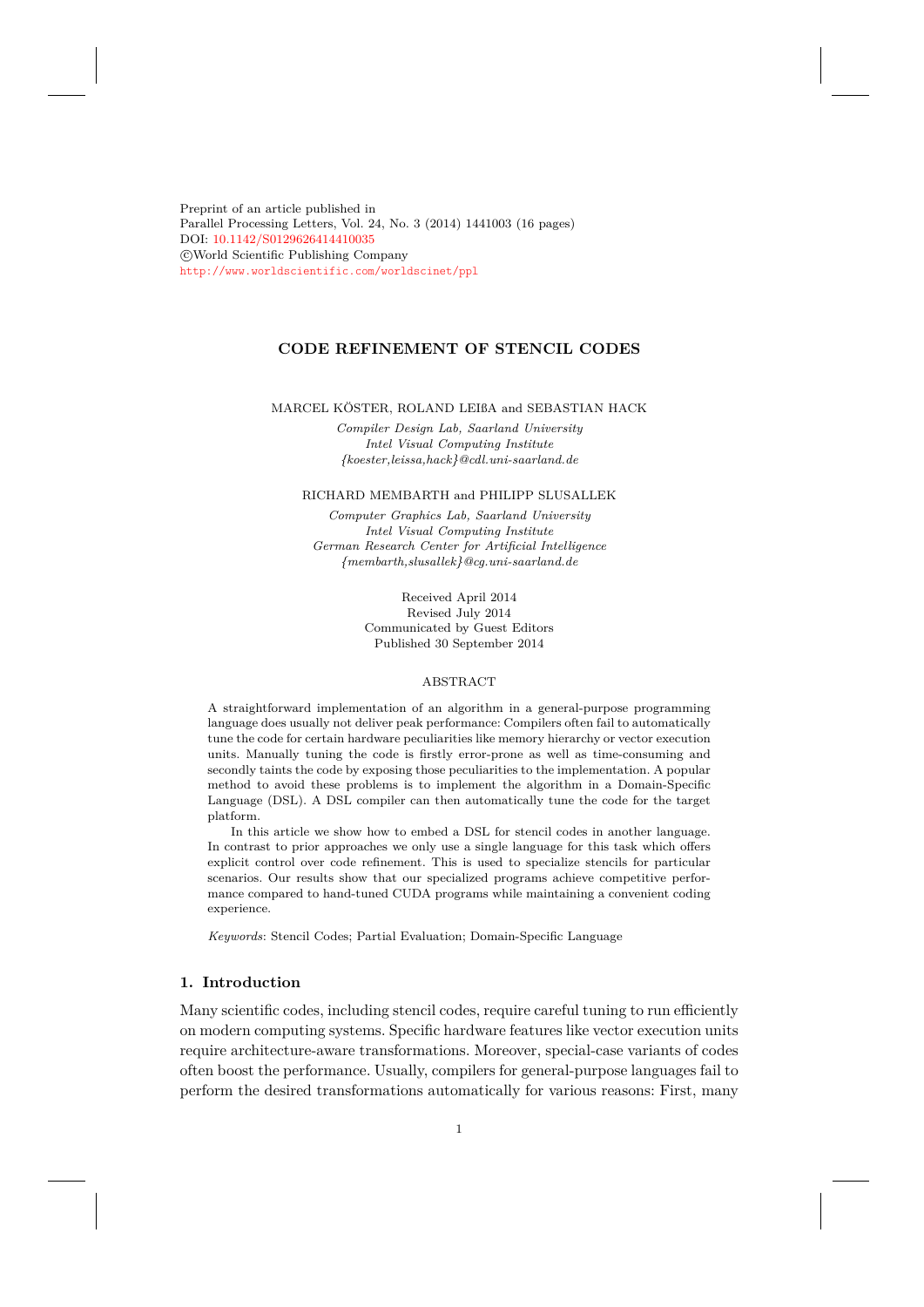transformations are not compatible with the semantics of languages like C**++** or Fortran. Second, the hardware models the compiler uses to steer its optimizations, are far too simple. Lastly, the static analysis problems that arise when justifying such transformations are often too hard.

Therefore, programmers often optimize their code manually, use meta programming techniques to automate manual tuning or create a compiler for a DSL. A prominent example for meta programming is the C**++** template language that is evaluated at compile time and produces a program in the C**++** core language. A DSL compiler has the advantage of custom code transformations and code generation. However, implementing a compiler is a cumbersome, time-consuming endeavor. Hence, many programmers embed a DSL in a host language via *staging*. In DSL staging, a program in a *host language A* is used to construct another program in another language *B*. A compiler written in *A* then compiles the *B* program.

Both approaches have significant limitations concerning the productivity of the programmer: Very often, languages with meta programming capabilities and DSL staging frameworks involve more than one language. One language is usually evaluated at compile time while the other is evaluated during the actual runtime of the program. This requires the programmer to decide which part of the program runs in which stage before he starts implementing. For example, compare the implementation of a simple function, say factorial, in the C**++** template language and the core language. Another significant disadvantage of the two-languages approach is that the type systems of the two languages need to cooperate which is often only rudimentarily supported or not the case at all. C**++**'s template language, for instance, is dynamically typed: C**++** type checks the program *after* template instantiation.

Many code transformations that are relevant for high-performance codes and stencil codes in particular can, however, be expressed by partial evaluation of code written in one single language. Take for example the handling of the boundary condition of a stencil operation, an example we will go through in more detail later. Using a simple conditional the program can test if the stencil overlaps with the border of the field and execute specialized code that handles this situation. However, evaluating this conditional during runtime imposes a significant performance overhead. Partially evaluating the program at compile time can specialize the program in a way that a particular case of boundary handling is applied to the corresponding region of the field which eliminates unnecessary checks at runtime.

<span id="page-1-0"></span>In this article we investigate the implementation and the evaluation of several stencil codes via DSL embedding in our research language *Impala* [\[1\]](#page-14-0) [\(Section 2\)](#page-2-0) [a](#page-1-0) dialect of Rust<sup>a</sup>. Impala supports imperative as well as functional idioms and extends Rust by a partial evaluator that the programmer can control via annotations [\(Section 3\)](#page-3-0). Partial evaluation in Impala is realized in a way that erasing the partial evaluation operators from the program does not change the semantics of the program. This is often not possible in existing languages which support meta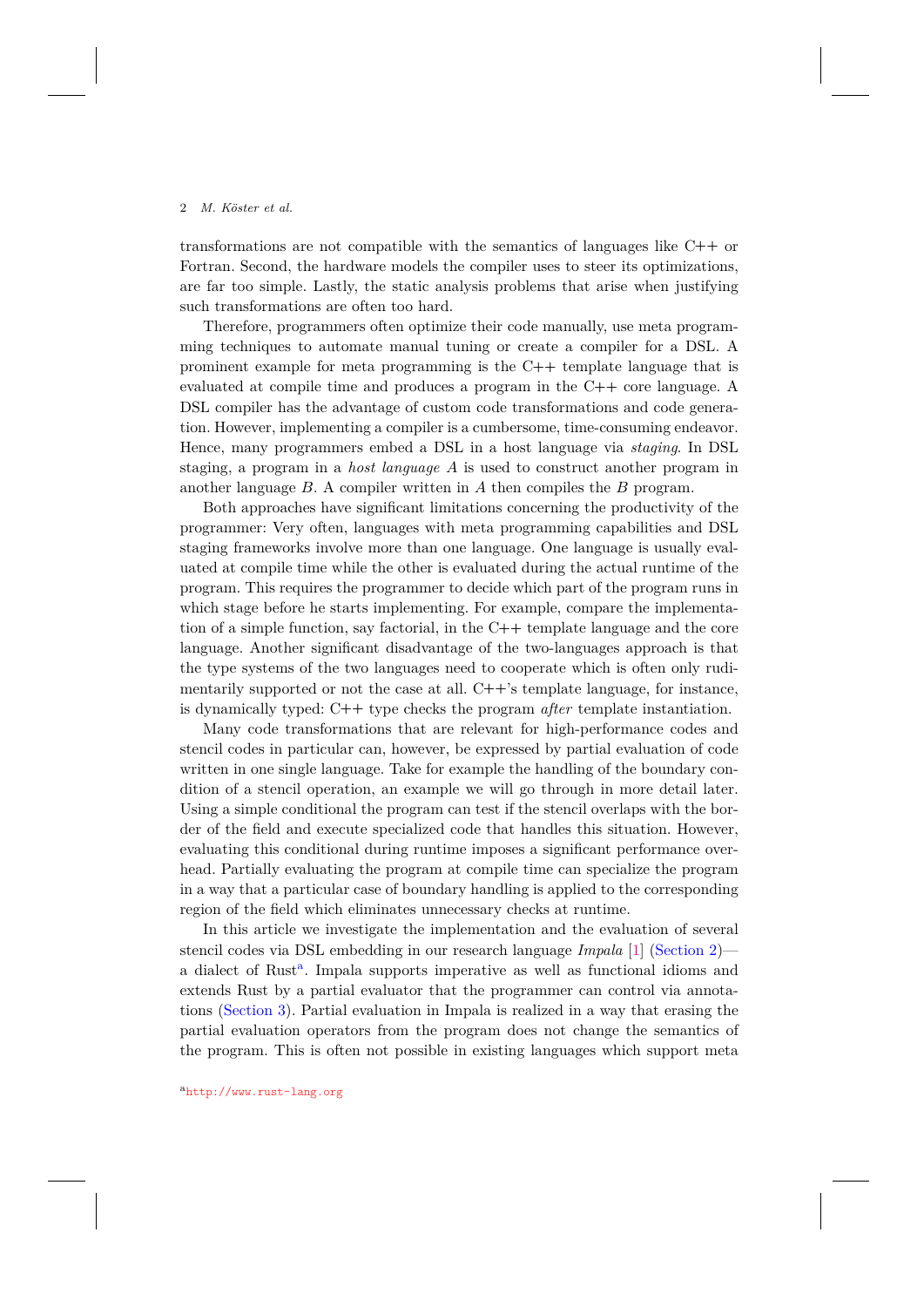programming. Finally, Impala provides Graphics Processing Unit (GPU) code generation capabilities for arbitrary parts of the input program. We show that partially evaluated stencils written in Impala reach a competitive performance to hand-tuned CUDA code on different stencils and different platforms [\(Section 5\)](#page-8-0).

### <span id="page-2-0"></span>**2. Stencil Codes in Impala**

In this section we present our approach for the realization of *stencil codes* in Impala. Consider the following C program that applies an 1D stencil to an array:

**for** ( $int$   $i=0$ ;  $i$  <  $size$ ;  $i+1$ ) out [i] =  $0.25f * arr[i-1] + 0.50f * arr[i] + 0.25f * arr[i+1]$ ;

The loop iterates over the array and applies a fixed stencil to each element in the array. The stencil computation is specialized in the example for a given kernel. However, this coding style has two problems: First, the stencil is hard-coded. The code has to be rewritten for a different stencil. Furthermore, an extension to 2D or 3D makes the code even harder to maintain and to understand. Second, the logic iterating over the array and the computation are tightly coupled which makes it harder to adapt it to different hardware architectures which might require specific transformations in order to use the underlying hardware efficiently. This, in turn, means that the whole computation needs to be rewritten for different platforms.

To tackle this dilemma, Impala supports code specialization and decoupling of algorithms from its iteration logic. Specialization of the following generic stencil function synthesizes code akin to the optimized code shown above:

```
fn apply_stencil ( arr : &[ float ] , stencil : [ float ] , i : int ) -> float {
  let mut sum = 0.0f; // sum is changed afterwards so declare it mutable<br>let offset = stencil.size / 2;
  for j in indices (stencil) {
    sum += arr(i + j - offset) * stencil(j);
  }
  sum // return the sum
}
```
The specialization of this function can be triggered at a call site which is shown in [Section 3.](#page-3-0)

The desired decoupling of the algorithm from its iteration logic is realized by higher-order functions. A custom iteration function field indices, applies the kernel body passed as function to all indices of the elements in a passed array. For example, the following code applies stencil to all indices of arr:

```
let stencil = [ /∗ . . . ∗/ ];
field_indices (arr, | i| {
out(i) = apply_stencil(arr, stencil, i);<br>});
```
Like in Ruby or Rust bars indicate a lambda function. Alternatively, Impala offers the possibility to call this function with the syntax of a for construct which passes the body of the for loop as last argument. Thus, the following syntax is semantically equivalent: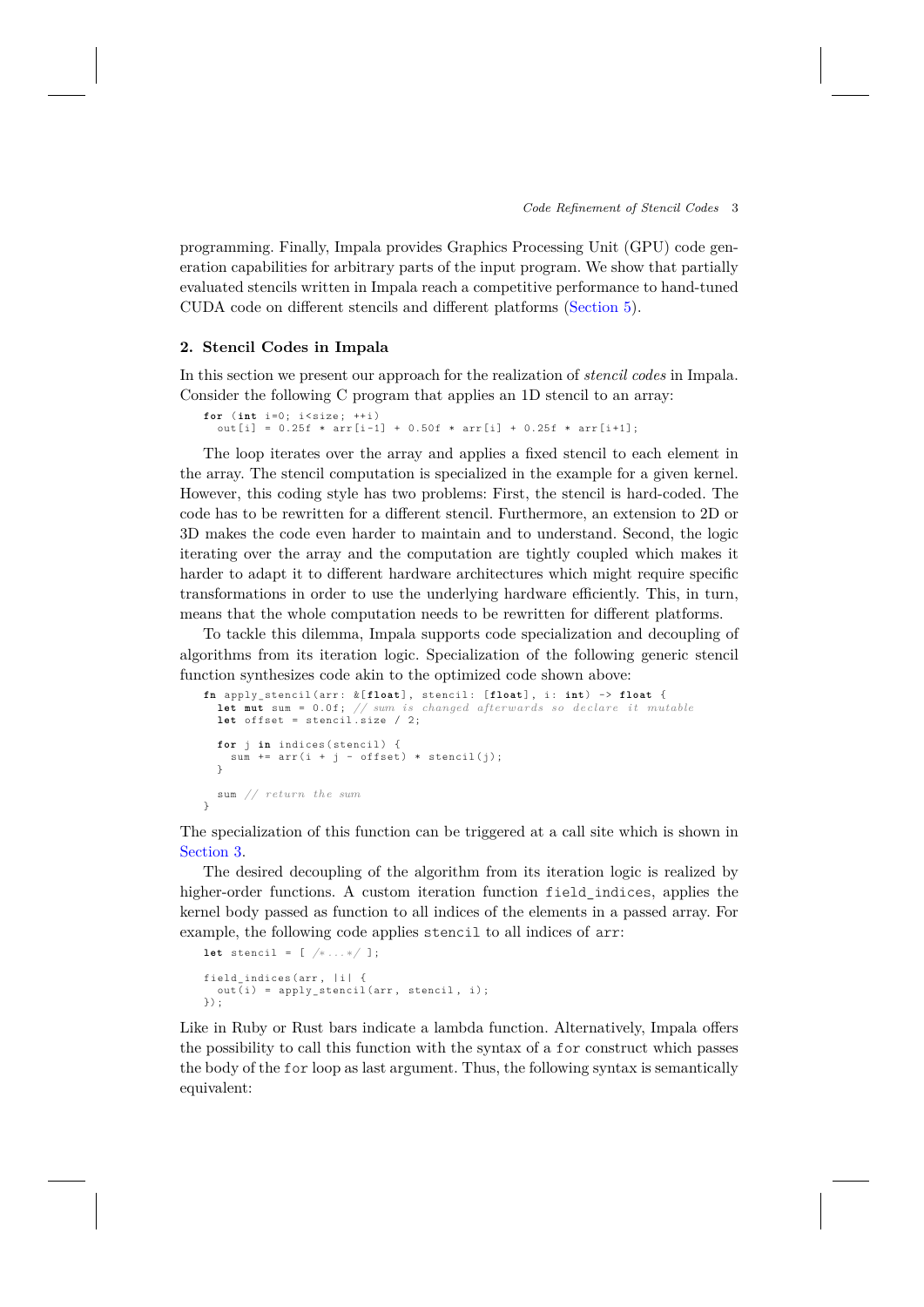```
4 M. Köster et al.
  let stencil = [ /∗ . . . ∗/ ];
  for i in field_indices ( arr ) {
    out(i) = apply\_stencil(arr, stencil, i);}
```
Note that the parameter i of the former lambda function now becomes the iteration variable of our for construct. This mechanism allows to overload for constructs which is particularly attractive for DSL developers. DSL programmers can then call field\_indices in a convenient way.

In our approach the iteration function can be provided in form of a library. The stencil code remains unchanged while the iteration logic can be exchanged by just linking a different target library or just calling a specific library function. The required hardware-specific and cache-aware implementations can then be written separately.

# <span id="page-3-0"></span>**3. Code Refinement**

In this section we describe our refinement approach of algorithms. One of the main reasons for refinement in our setting is to improve performance at runtime. An improvement can be achieved by partially evaluating the program at compile time. Especially, a platform-specific mapping of stencil codes can be realized with this approach.

## **3.1.** *Partial Evaluation*

Partial evaluation is a concept for evaluating parts of the program at compile time. Compilers perform partial evaluation during transformation phases by applying techniques such as constant propagation, loop unrolling, loop peeling, or inlining. However, this is completely opaque to the programmer. That is, programmers cannot control which parts of a program should be partially evaluated with which values. Furthermore, a compiler will usually only apply a transformation, if the compiler can guarantee the termination of the transformation. For this reason, Impala delegates the termination problem to the programmer. He can explicitly trigger partial evaluation by annotating code with @expr. If the annotated code diverges, the compiler will also diverge. However, this is not a problem in practice as the divergence would otherwise occur at runtime. On the other hand, partial evaluation goes far beyond classic compiler optimizations or unroll-pragmas because the compiler really executes the annotated part of the program.

Partially evaluating the input program can lead to larger code compared to the input program which may cause performance problems later on. This can be caused by unrolling of loops, for instance. In such cases the programmer can explicitly prohibit partial evaluation via a special annotation. This ensures that certain parts of the program remain untouched while the surrounding parts are partially evaluated. However, in our experience programmers want to fully specialize a particular function without forbidding specialization of a particular part of that function in most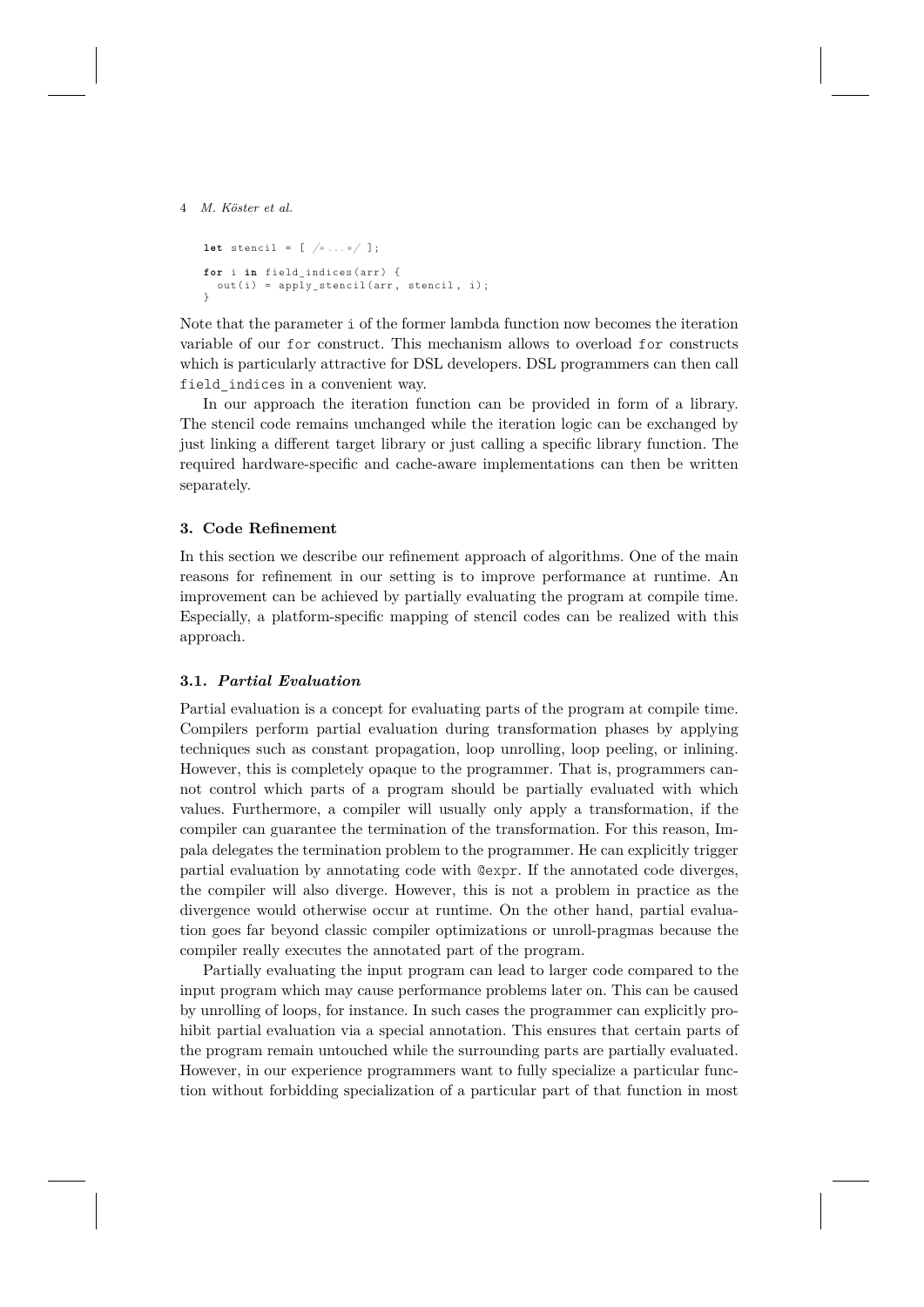cases (see also [Section 3.3\)](#page-5-0).

In the following example, we trigger partial evaluation of the apply\_stencil function introduced in the previous section by annotating the call site of the function:

```
for i in field_indices ( arr ) {
  out (i) = @apply\_stencil(arr, stencil, i);\overline{a}
```
During specialization of apply\_stencil, the compiler evaluates expressions and constructs that are known to be constant and replaces them by the corresponding results of the evaluation. In our example, the for loop which iterates over the stencil is unrolled and the constants from the stencil are loaded and inserted into the code for each iteration. The elements of the arr field, however, are unknown at compile time. Hence, accesses to arr remain in the code, but the indices for the accesses are updated and adjusted due to partial evaluation: The variables j and offset are replaced by constants in the index computation.

## <span id="page-4-0"></span>**3.2.** *Platform-Specific Mapping*

Impala provides built-in functions to trigger code generation for different target types. For example, consider the implementation of the aforementioned field\_indices function for CUDA-capable GPUs:

```
fn field_indices (arr: \& [float], body: fn(int) -> ()) -> () {
  let dim = (arr.size, 1, 1);<br>let block = (128, 1, 1);
                                          let block = (128 , 1 , 1) ; // d e fau l t b lock ing in t h i s case
  nvvm ( dim , block , || {
     let index = nvvm_read_tid_x () + nvvm_read_ntid_x () * nvvm_read_ctaid_x () ;
     body ( index ) ;
  }) ;
}
```
The compiler-known nvvm function [\(Section 5\)](#page-8-0) executes the passed program on a CUDA grid. Its dimensions are set in dim. A more sophisticated approach could also take the dimensions of the stencil into account, for instance. Note that the function passed to nvvm is allowed to use further target-specific functionality, like resolving the current thread index or the number of threads per group. Memory allocations on the target device are automatically managed by the generated code of the Impala compiler. Required data transfer from the host device to the GPU (and vice versa) is also performed automatically. However, developers can explicitly control memory mapping to target-specific memory regions like texturing memory by the provided functions mmap and munmap. The following variant of the field\_indices function maps the input array arr to texturing memory.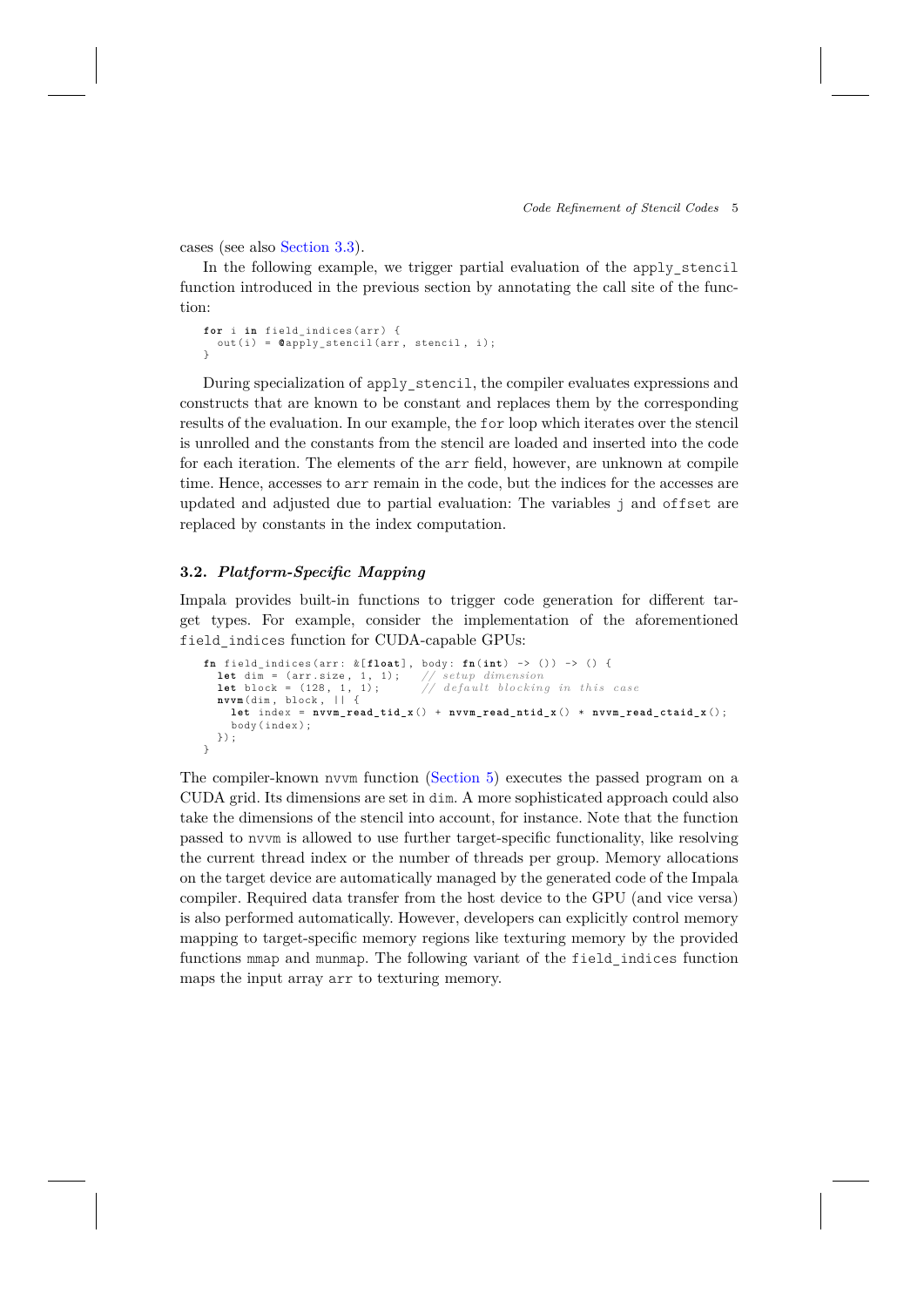```
6 M. Köster et al.
```

```
fn field_indices ( arr : &[ float ] , body : fn(int , &[ float ]) -> () ) -> () {
  let dim = ( arr . size , 1 , 1) ; // setup dimension
let block = (128 , 1 , 1) ; // d e fau l t b lock ing in t h i s case
  let texMapped = mmap < Tex >( arr ) ;
  nvvm (dim, block, || {
    let index = nvvm_read_tid_x () + nvvm_read_ntid_x () * nvvm_read_ctaid_x () ;
     body ( index , texMapped ) ;
  \lambda) :
  munmap ( texMapped ) ;
}
```
By introducing this concept, we are able to conveniently support unified-memory architectures, as well as architectures which require explicit memory transfer.

So far we have discussed three different implementations of field\_indices: a straightforward CPU implementation, a CUDA-capable implementation and a CUDA-capable implementation supporting texture memory. A call to field\_indices as introduced in [Section 2](#page-2-0) does not require any tweaking. Each variant acts as drop-in replacement of another one.

## <span id="page-5-0"></span>**3.3.** *Boundary handling*

In the code from [Section 2,](#page-2-0) we ignore the fact that the arr field is accessed out of bounds at the left and right border when the stencil is applied. One possibility to handle out of bounds memory accesses is to apply boundary handling whenever the field is accessed: For instance, the index can be *clamped* to the last valid entry at the extremes of the field. Therefore, we use two functions: One for the left border (bh\_clamp\_lower) and one for the right border (bh\_clamp\_upper):

```
fn bh_clamp_lower ( idx : int , lower : int ) -> int {
  if idx < lower { lower } else { idx }
}
fn bh_clamp_upper ( idx : int , upper : int ) -> int {
if idx >= upper { upper - 1 } else { idx }
}
for j in indices (stencil) {
   // clamp the index fo r arr
   let mut idx = i + j - offset ;
  idx = bh_clamp_lower(idx, 0);idx = bh_clamp_upper ( idx , arr . size ) ;
sum += arr ( idx ) * stencil ( j ) ;
}
```
These checks ensure that the field is not accessed out of range, but at the same time they are applied for each element of the field whether required or not. Applying the check for each memory access comes at the cost of performance when executed on platforms such as GPU accelerators. If we specialize the code in a way that checks are only executed at the left and right border, there will be no performance loss.

This could be achieved by manually peeling off stencil.size / 2 iterations of the loop iterating over the field and applying boundary handling only for those iterations. However, doing this results in an implementation that cannot be used for different stencils and different scenarios.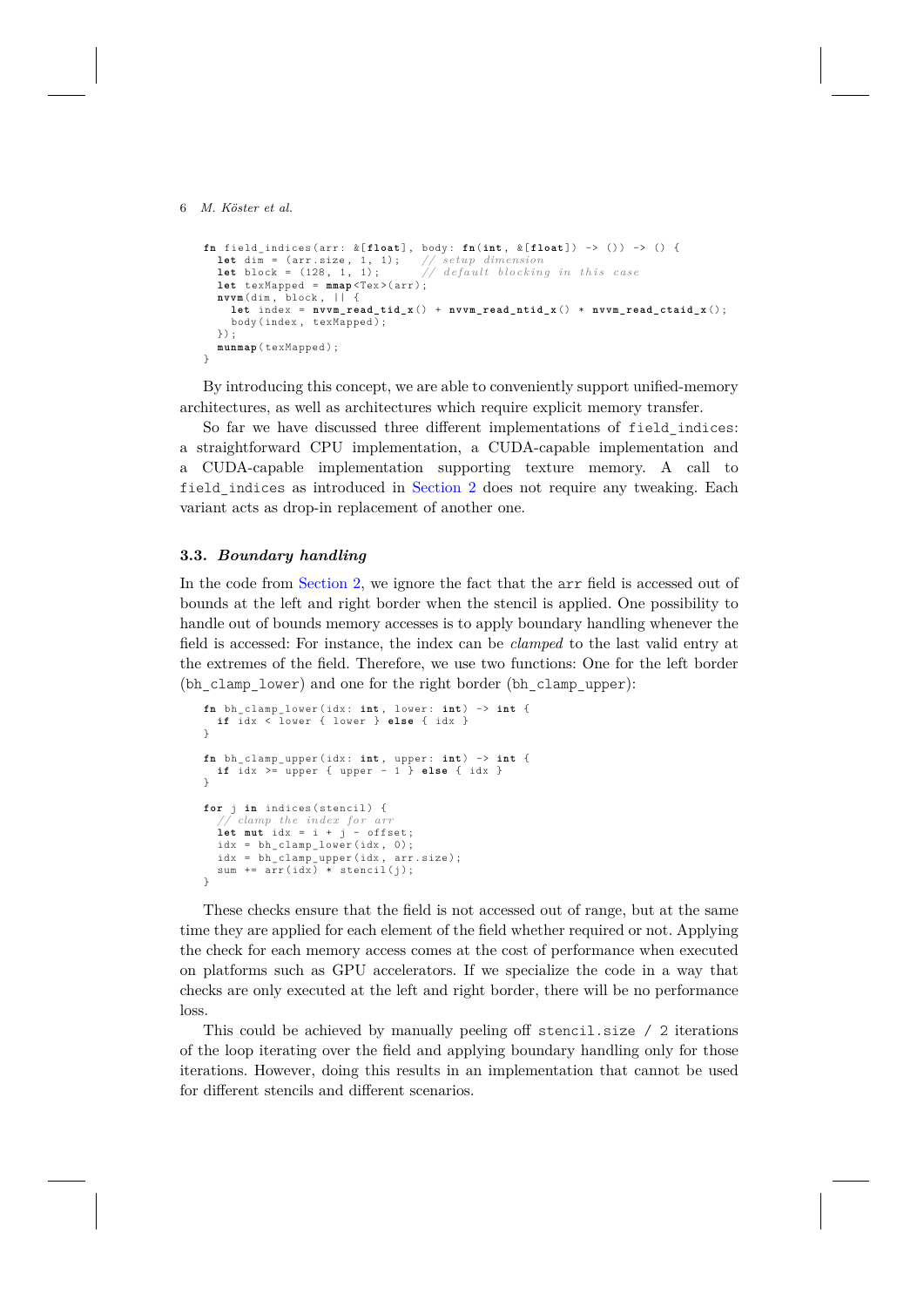Specializing the apply\_stencil implementation to consider boundary handling of different field regions, allows us to write reusable code. Hence, we create a function apply\_stencil\_bh that applies a stencil to a field. It takes two additional functions for boundary handling as arguments. To specialize on the different field regions, we create a loop that iterates over these regions. Applying boundary handling is delegated to the access function that applies boundary handling for the left border only in case of the left field region and for the right border only in case of the right field region:

```
fn access (arr: k[float], region: int, i: int, j: int,
                      bh_lower : fn(int , int ) -> int ,
bh_upper : fn(int , int ) -> int
    ) \overline{\phantom{0}} > float {<br>let mut idx = i + j
     let mut idx = i + j;<br>
if region == 0 { idx = bh_lower(idx, 0) } // adjust for left region<br>
if region == 1 { idx = bh_upper(idx, arr.size) } // adjust for right region<br>
arr(idx) // return element
}
```
In order to specialize the internals of apply\_stencil\_bh function to the different regions, the iteration over the different values of region needs to be annotated. The call to access will automatically be specialized to the known values of region since we enforce specialization over the region variable. In addition, we also want the stencil computation to be specialized, and thus, also annotate the stencil iteration over the different indices:

```
fn apply_stencil_bh ( arr : &[ float ] , stencil : [ float ] ,
                        bh_lower : fn(int , int) -> int ,
bh_upper : fn(int , int) -> int
                      ) \rightarrow () {
  let offset = stencil . size / 2;
     lower bound of regions
  let L = [0, offset, arr.size - offset];
     upper bound of regions
  let U = [ offset , arr . size - offset , arr . size ];
   // i t e r a t e over f i e l d regions
  for region in @range (0 ,3) {
       // i t e r a t e over a s in g l e f i e l d region
    for i in range (L(region), U(region)) {
       let mut sum = 0;
       for j in @indices ( stencil )
            \frac{1}{2} access function applies boundary handling depending on the region
         sum += access (arr, region, i, j+offset,
                          bh_lower, bh_luper) * stencil(j);
       arr(i) = sum;}
 }
}
```
From a different point of view, the apply\_stencil\_bh function is an interpreter for stencils which realizes the domain-specific convolution. This interpreter can be specialized to a particular stencil via partial evaluation. The synthesized code then performs the actual computation of a specific stencil while the imposed overhead by the interpreter is completely removed according to the first Futamura projection [\[2,](#page-14-1) [3\]](#page-14-2).

Now consider the case of partially evaluating the presented interpreter. This yields three distinct loops that iterate over the corresponding regions of the input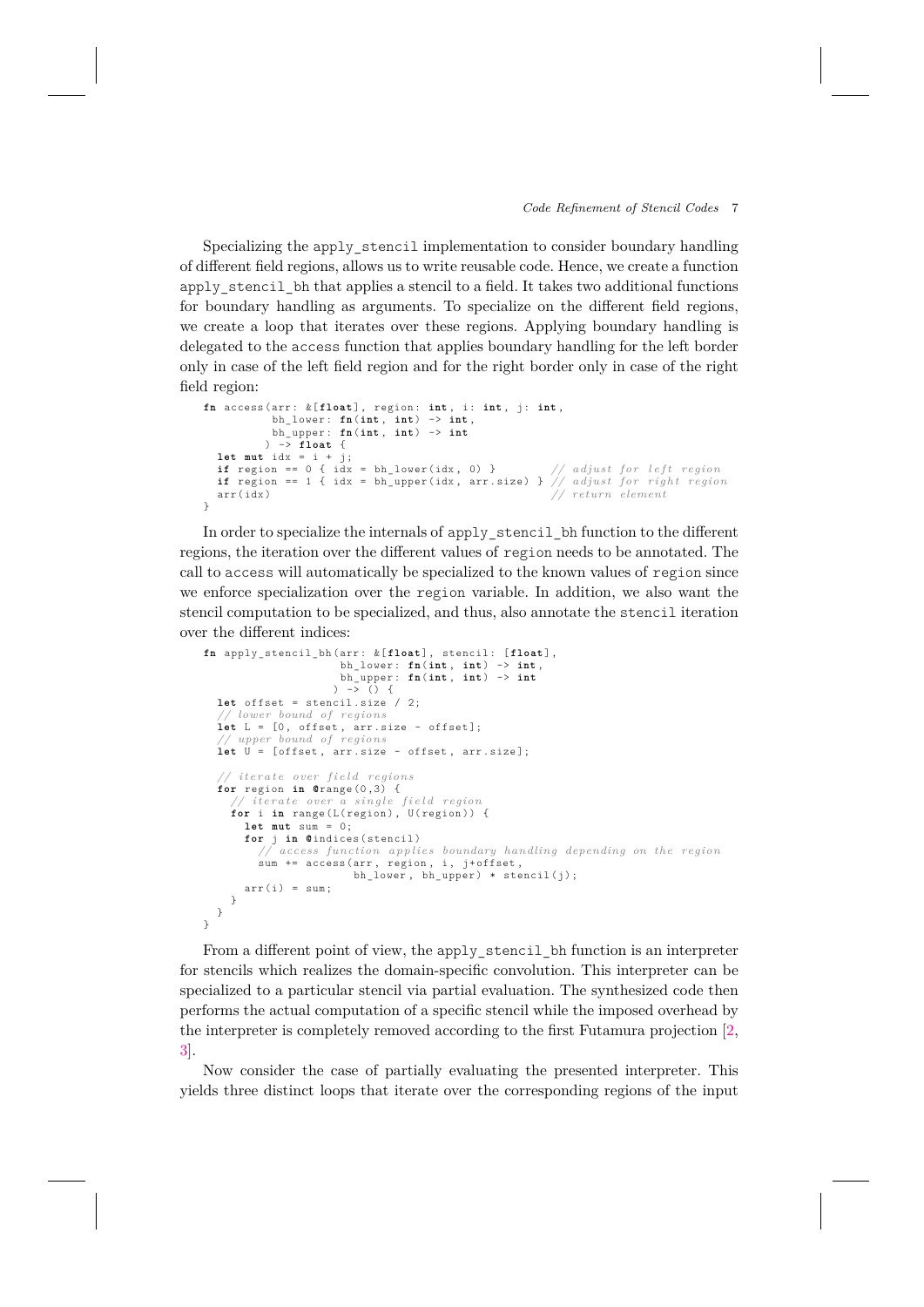field. Each loop now only contains region-specific boundary handling checks. Mapping the stencil computation to the GPU results in three distinct compute kernels that operate on the different field regions.

The following code listing shows an application of the previously introduced apply\_stencil\_bh function and applies it to a specific stencil and boundary handling methods:

```
let stencil = [ 0.25f, 0.50f, 0.25f ];
@ apply_stencil_bh ( arr , stencil , bh_clamp_lower , bh_clamp_upper )
```
As previously described, this will result in a specialized version of apply\_stencil\_bh for this scenario:

```
// i t e r a t e over the l e f t f i e l d region
for i in range (0 , 1) {
  let mut sum = 0;
  sum += arr(bh_clamp_lower(i - 1, 0)) * 0.25f;
   sum += arr(bh_clamp_lower(i, 0)) * 0.50f;<br>sum += arr(bh_clamp_lower(i + 1, 0)) * 0.25f;
  arr(i) = sum;}
... // iterate over the right field region
```
Further specialization of the left field region eliminates the loop iteration and specializes the boundary-handling calls to bh\_clamp\_lower. This in turn evaluates the if-conditions of the boundary checks and the following code emerges:

```
// i t e r a t e over the l e f t f i e l d region
let mut sum = 0.0f;
sum += arr(0) * 0.25f;
sum += arr(0) * 0.50f
sum += arr(1) * 0.25f;
arr(0) = sum;... // iterate over the right field region
```
In this way, the platform-specific mapping of the whole computation is transparent to the user of our stencil DSL. A machine expert can provide a platform-specific implementation of the stencil-computation functionality and the iteration logic over the elements. Moreover, such an implementation could take the dimensions of the stencil into account and can, for instance, schedule the iterations over the boundaryhandling regions to the CPU and the center part to the GPU asynchronously.

While we have shown the refinement approach for 1D examples only, the concept can be applied to the multi-dimensional case by introducing a generic index type. This type encapsulates the index handling for an arbitrary number of dimensions. Consequently, further changes in the code can be minimized which may typically be required during an adaption to another number of dimensions.

### **4. Applications**

In this section we present two example applications, one from the field of image processing and one from the field of scientific computing. We discuss how specialization triggers important optimizations opportunities for the compiler.

Consider a bilateral filter [\[4\]](#page-14-3) from the field of image processing. This filter smoothes images while preserving the sharp edges of an image. The computation of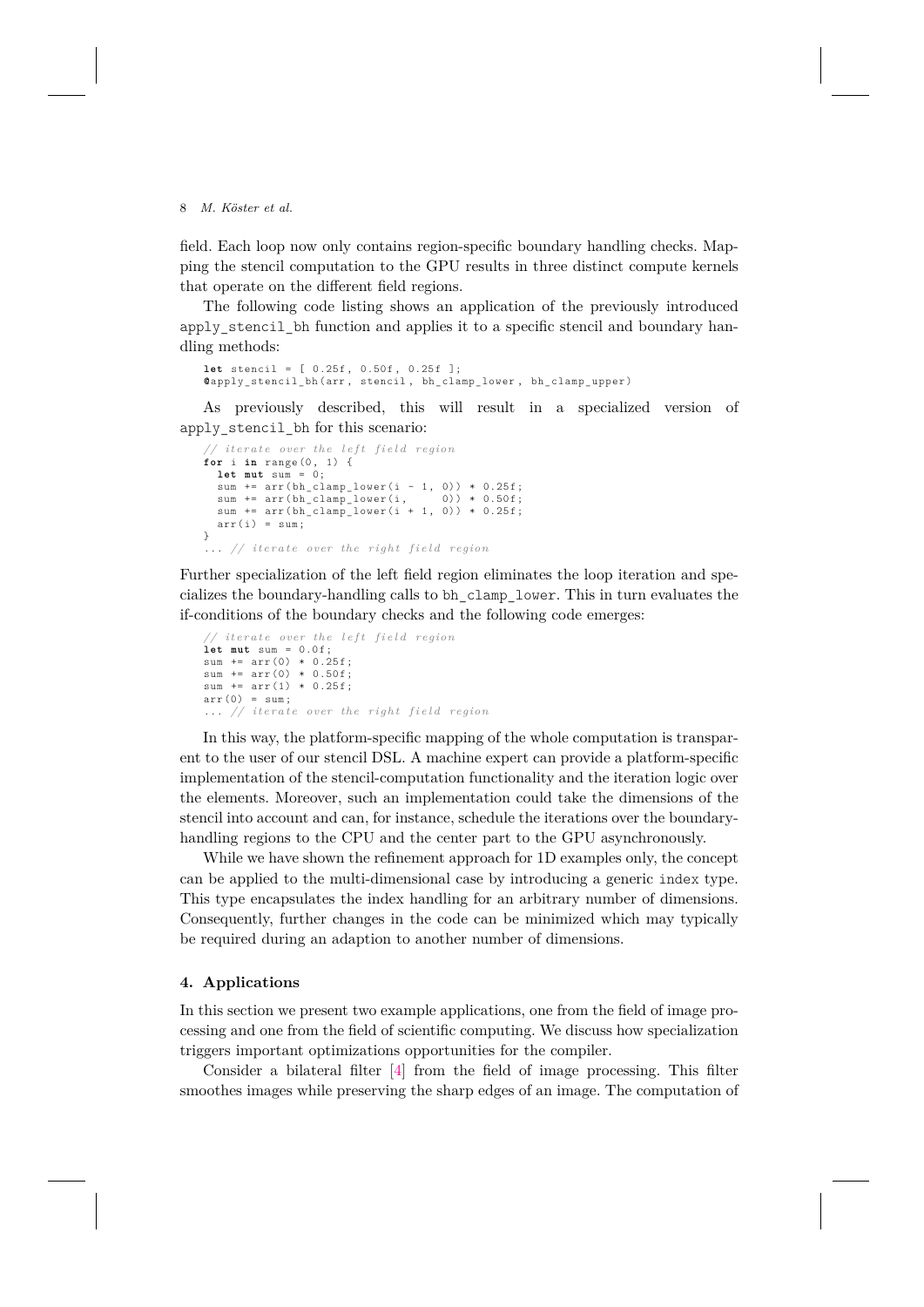```
fn main () \rightarrow () {<br>let width = 1024
   let width = 1024;<br>let height = 1024;
   let height
   let sigma_d = 3;
   let sigma<sub>r = 5.0f;</sub>
    let arr = ~[width*height: float]; // allocate a float array<br>let mut out = ~[width*height: float]; // with width*height many elements
   let mask = @precompute (/∗ . . . ∗/) ;
    for i in field_indices ( out ) {
       let c_r = 1.0 f/(2.0 f * sigma_r * sigma_r);
      let \text{mut } k = 0.0 \text{f};
      let mut p = 0.0 f;
       for yf in @range(-2*sigma_d, 2*sigma_d+1) {<br>
for xf in @range(-2*sigma_d, 2*sigma_d+1) {<br>
let diff = arr(i + (xf, yf)) - arr(i);
              let s = exp(-c_r * diff * diff) *<br>mask(xf + sigma_d)(yf + sigma_d);
             k += s;
             p \text{ += s * arr(i + (xf, yf));}\overline{ }}
       out(i) = p/k;}
}
```
Listing 1: Bilateral filter description in Impala.

the filter mainly consists of two components: Closeness and similarity. Closeness depends on the distance between pixels and can be precomputed. Similarity depends on the difference of the pixel values and is evaluated on the fly.

[Listing 1](#page-8-1) shows an implementation in Impala. The precomputed closeness function is stored in a mask array. The two inner loops which iterate over the range of the kernel are annotated, to enforce partial evaluation for a given sigma\_d. This will propagate the constant mask into the computation and will specialize the index calculation. Another possibility in this context would be a mapping of the mask to constant memory, in the case of a GPU.

The use of a Jacobi iteration to solve the heat equation can be specialized similarly [\(Listing 2\)](#page-9-0). We use the presented apply stencil function to apply the stencil for Jacobi in each step of the iteration. Partial evaluation of this call site propagates the Jacobi stencil into the function. This causes the calculations that would normally be multiplied with zero at runtime, to be evaluated to zero at compile time. Hence, these computations will not be performed during execution of the stencil later on.

### <span id="page-8-0"></span>**5. Evaluation**

In this section we discuss the Impala compiler and show performance numbers on two different GPUs from NVIDIA of compiled Impala programs. Our benchmarks include generated code with boundary handling and special support for texturing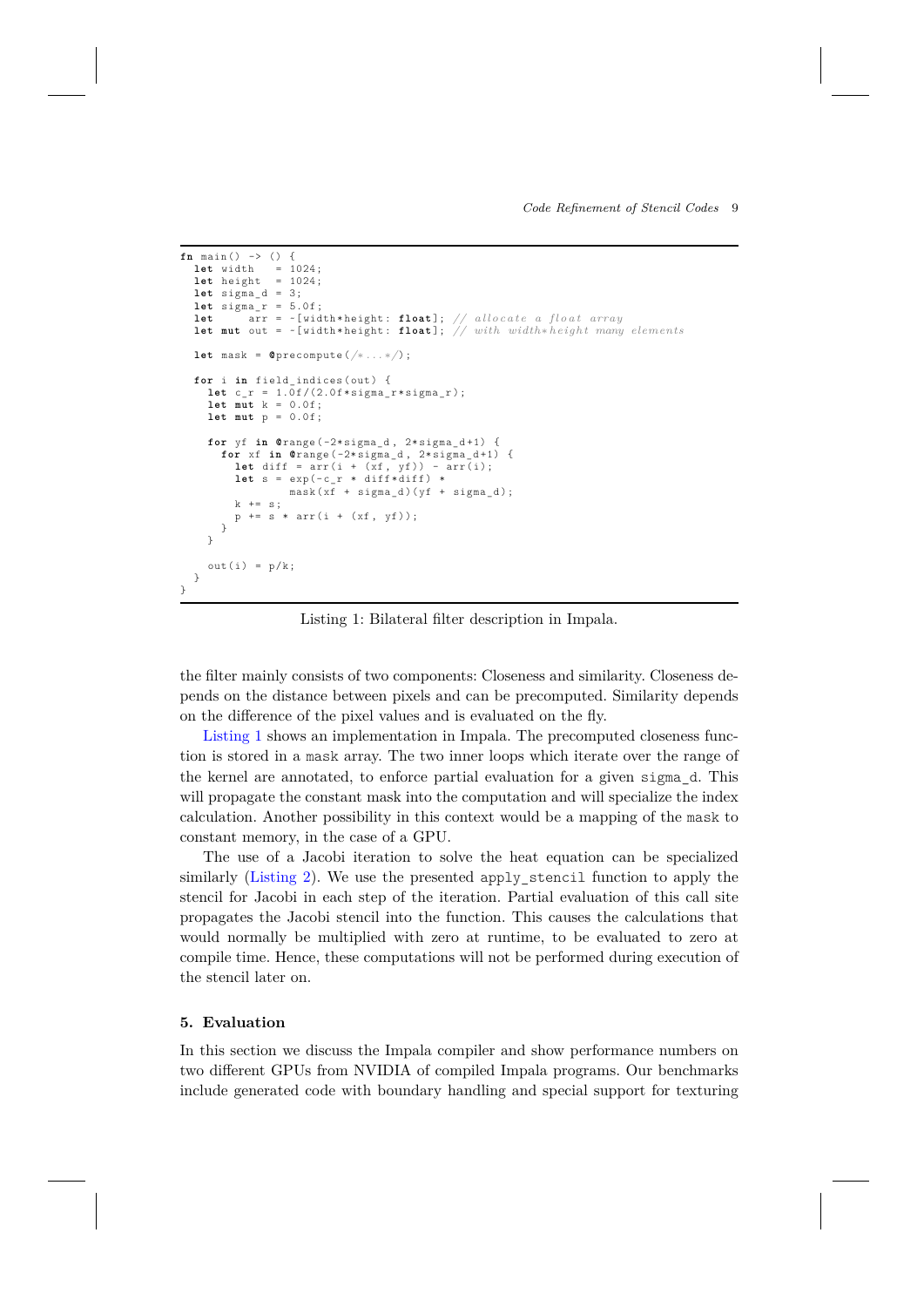```
fn apply_stencil ( arr : &[ float ] , stencil : [ float ] , i : int ) -> float {
   let mut sum = 0.0f;<br>let offset = stencil.size / 2;
  for i in indices (stencil) {
     sum += arr(i + j - offset) * stemcil(j);}
  sum
}
fn main () -> () {
   let mut arr = ~[ width * height : float ];
let mut out = ~[ width * height : float ];
  let a = 0.2f;
  let b = 1.0f - 4.0f * a;// s t e n c i l fo r Jacobi
  let stencil = [(0.0f, b, 0.0f],[0.0f, a, b],<br>[0.0f, b, 0.0f]],while /∗ not converged ∗/ {
     for i in field_indices ( out ) {
       out (i) = @apply_stencil (arr, stencil, i);
     }
     swap(arr, out);
  }
}
```
Listing 2: Jacobi iteration in Impala.

memory while previously published results [\[1\]](#page-14-0) did not consider boundary handling and had no support for textures.

### **5.1.** *The Impala Compiler*

Impala provides back ends for CPUs and GPUs. It uses a higher-order intermediate representation (IR) to perform code transformations. All transformations and code refinements described in [Section 3](#page-3-0) are applied at this level. Finally, Impala converts its IR to LLVM [\[5\]](#page-14-4). For NVIDIA GPUs, the compiler annotates the resulting LLVM IR to conform to the NVVM IR specification<sup>[b](#page-9-1)</sup>. The CUDA compiler SDK<sup>[c](#page-9-2)</sup> includes a tool to compile NVVM IR to PTX assembly—Nvidia's abstract execution format. Alternatively, the Impala compiler can annotate the LLVM IR to conform to Stan[d](#page-9-3)ard Portable Intermediate Representation (SPIR)<sup>d</sup>. SPIR is supported in OpenCL 1.2 via extensions and supports a wide variety of processors including GPU accelerators from other vendors. Furthermore, the Impala compiler utilizes Whole-Function Vectorization [\[6\]](#page-14-5) to automatically vectorize code for the CPU.

<span id="page-9-1"></span><sup>b</sup><docs.nvidia.com/cuda/nvvm-ir-spec/index.html>

<span id="page-9-2"></span><sup>c</sup><developer.nvidia.com/cuda-llvm-compiler>

<span id="page-9-3"></span><sup>d</sup>[www.khronos.org/registry/cl/specs/spir\\_spec-1.2-provisional.pdf](www.khronos.org/registry/cl/specs/spir_spec-1.2-provisional.pdf)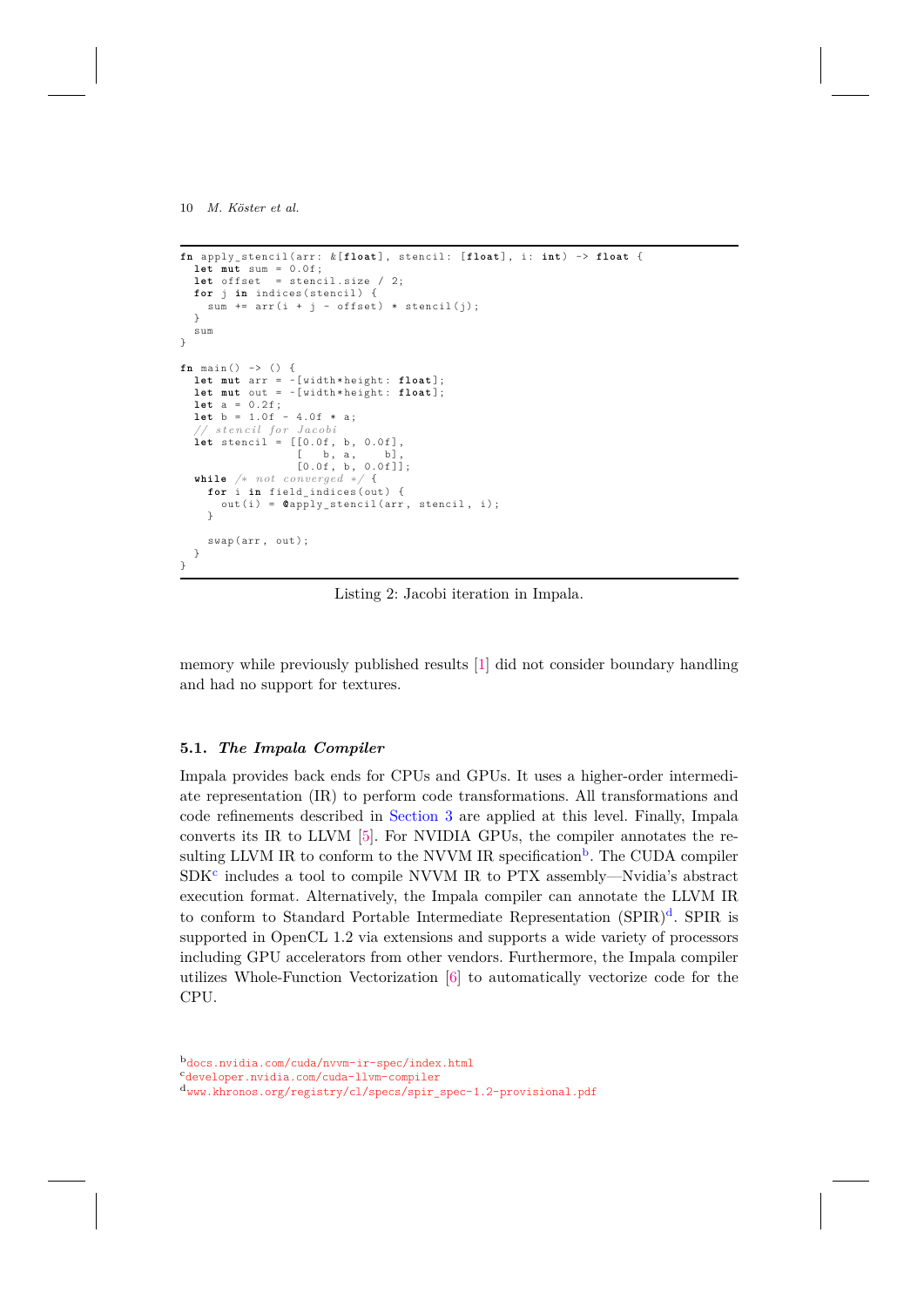# **5.2.** *Performance*

In our experiments, we compare auto-generated variants from an Impala implementation of a Jacobi and a bilateral filter kernel to hand-tuned CUDA implementations. All programs ran on two GPU architectures from NVIDIA: The GTX 580 and GTX 680 GPUs. Performance numbers show the median execution time in milliseconds for seven runs.

<span id="page-10-0"></span>Table 1: Theoretical **peak** and the achievable (**memcpy**) memory bandwidth in GB/s for the GTX 580 and GTX 680 GPUs.

|            | GTX 580      | GTX 680      |
|------------|--------------|--------------|
| Peak       | $192.4$ GB/s | $192.2$ GB/s |
| Memcpy     | $161.5$ GB/s | $147.6$ GB/s |
| Percentage | 83.9%        | 76.8%        |

### <span id="page-10-1"></span>5.2.1. *Jacobi Iteration*

In this experiment we measure the execution time of a single iteration of [Listing 2.](#page-9-0) Since it is known that stencil codes are usually bandwidth limited, we list the theoretical peak and the achievable memory bandwidth of the GPUs in [Table 1.](#page-10-0)

For the Jacobi kernel, we have to load one value from main memory (from arr) and to store one value (out), if we assume that all neighboring memory accesses for the stencil are in cache. This means for single precision accuracy we have to transfer  $4 \cdot 2 = 8$  bytes per element. On the GTX 680 with achievable memory bandwidth of  $b = 147.6 \text{ GB/s}$  and for a problem size  $N = 2048 \times 2048$  we thus estimate  $\frac{N \cdot 8}{b} \cdot 1000 \approx 0.23 \,\text{ms}$  for the kernel. This matches quite well to the measured runtime of our hand-tuned CUDA implementation (0*.*23 ms) for the Jacobi kernel as seen in [Table 2.](#page-11-0) The table shows results for four different variants of the Jacobi kernel:

- a CUDA implementation where the stencil is hard-coded ("handspecialized") instead of looping over a stencil array,
- a hand-tuned version of that with device-specific optimizations (custom kernel tiling, unrolling of the iteration space, and usage of texturing hardware),
- an Impala implementation where a generic stencil loop has been automatically specialized to the Jacobi stencil, and
- two variants where loop unrolling is enforced via partial evaluation and texture memory is used for the GTX 680 (see [Section 3.2\)](#page-4-0); additionally, boundary handling has been automatically specialized
	- **–** using different kernels for each image region and boundary handling variant,
	- **–** using one single big kernel that contains all boundary handling variants.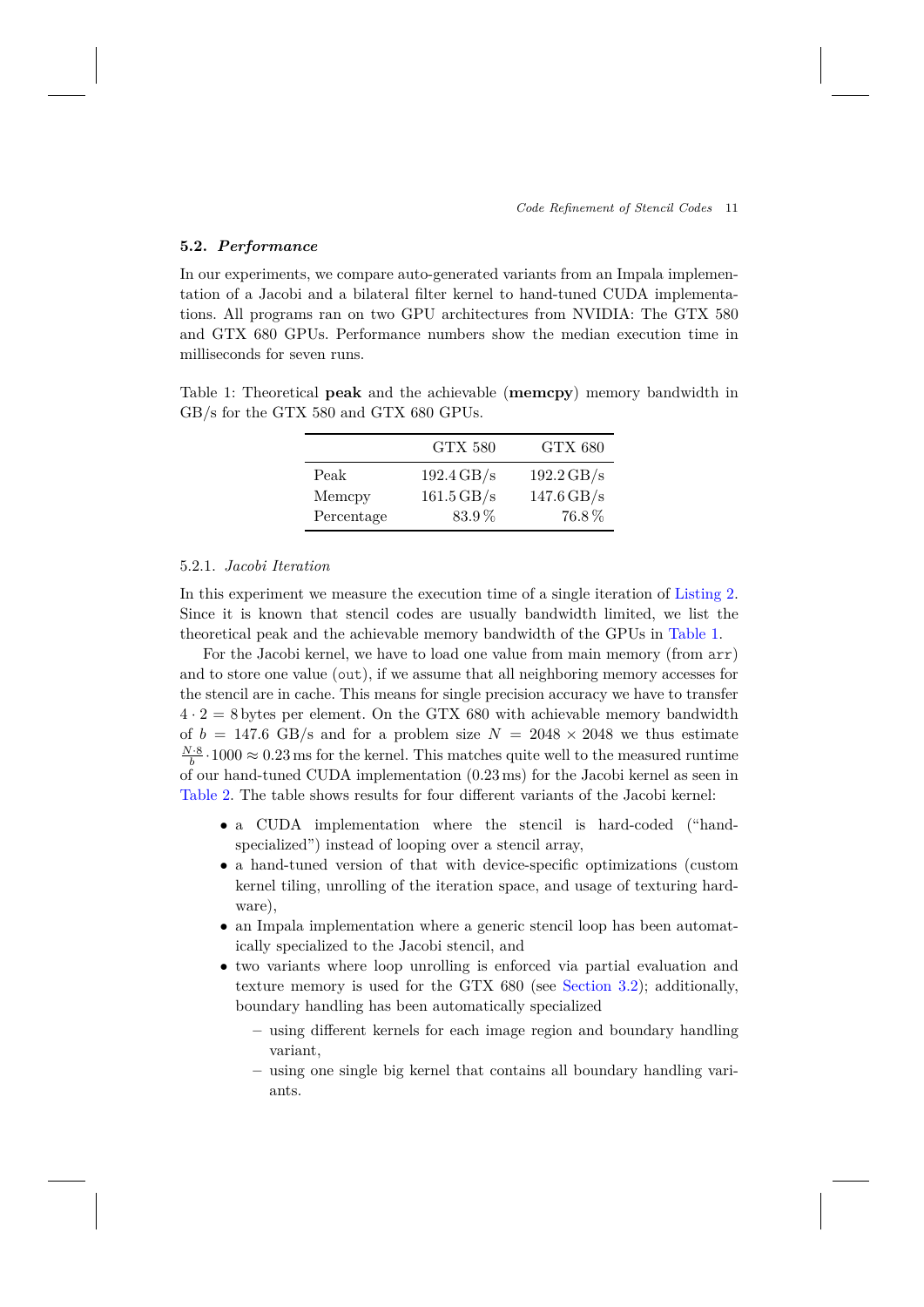Impala's automatically specialized stencil code is as fast as the corresponding hand-specialized implementation in CUDA. In the case of boundary handling, we launch one kernel after another for each of the nine field regions. In the case of the GTX 580 the total running time is composed as follows:

$$
0.33 = \underbrace{0.21}_{\text{main region}} + \underbrace{0.01 + 0.01 + 0.01 + 0.03 + 0.03 + 0.01 + 0.01 + 0.01}{\text{boundary handling}}
$$

In the case of the GTX 680 the total running time is calculated as follows:

$$
0.37 = \underbrace{0.21}_{\text{main region}} + \underbrace{0.01 + 0.02 + 0.02 + 0.03 + 0.03 + 0.02 + 0.02 + 0.01}_{\text{boundary handling}}
$$

Four of the regions are merely the corners of the field. Kernels in these regions only execute a few instructions and memory operations. Thus, we conclude that launching a kernel poses a overhead of roughly  $0.01 \text{ ms} - 0.02 \text{ ms}$ . Instead of launching different kernels for boundary handling, we can also generate a single big kernel that includes the different specialized code variants for boundary handling (cf. [\[7\]](#page-14-6)). Using a single kernel removes the launch overhead and the performance is almost the same as for the hand-tuned CUDA implementation on the GTX 680.

GTX 580 GTX 680 CUDA (hand-specialized) 0*.*35 0*.*37 CUDA (hand-tuned) 0*.*22 0*.*23 Impala (SS) 0*.*40 0*.*36  $Impala (SS + BH)^{\dagger}$  0.33 0.37 Impala  $(SS + BH)^{\ddagger}$  0.26 0.24

<span id="page-11-0"></span>Table 2: Execution times in *ms* for the Jacobi kernel on the GTX 580 and GTX 680 for a field of size  $2048 \times 2048$ .

† These numbers are the sum of the execution time for the main region as well as for all eight border regions. See [Section 5.2.1.](#page-10-1)

<sup>‡</sup> Using one big kernel containing all specialized boundary handling variants (cf.  $[7]$ ).

# <span id="page-11-1"></span>5.2.2. *Bilateral Filter*

For the bilateral filter we further break down our measurements and show the execution times when reading the input data from global memory (GMEM) as well as texture memory (TEX). We compare Impala's generated bilateral filter implementations with manual implementations in CUDA. The manual implementation computes the similarity component using the exponential function and the closeness component is precomputed and read from a lookup table stored to constant memory. The constants of the closeness component are propagated into the program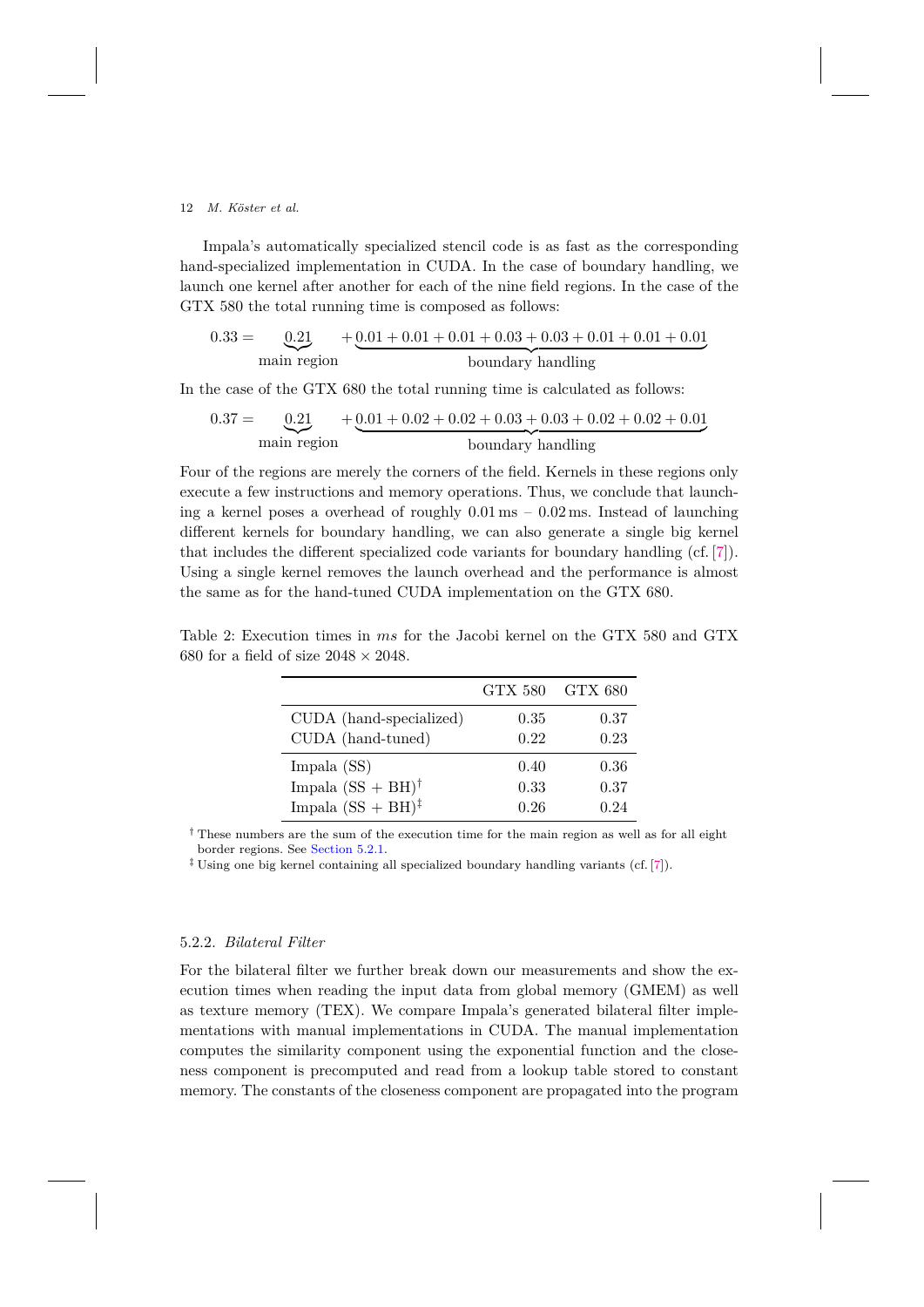instructions in case the stencil computation is unrolled in Impala. Otherwise, the lookup table will be stored in the program code since Impala does currently not support constant memory.

Overall, we obtained mixed results as summed up in [Table 3](#page-12-0) and [Table 4.](#page-13-0) In one case of specialized boundary handling, the overhead of launching eight additional kernels is included in the numbers as discussed in the previous section. In the other case, we use one big kernel which contains all boundary variants.

As previously mentioned, the manual version benefits from constant memory for the realization of the closeness function, whereas our specialized implementation propagates the constants during partial evaluation. For bigger kernels we observe extreme register pressure when generating unrolled code via NVVM: Registers are spilled to local memory, leading to longer execution times. The NVVM kernels for a  $5 \times 5$  filter window require already the maximum of 63 registers, while the corresponding hand-tuned CUDA implementations a require less than 40 registers per thread, even when loop unrolling is enforced.

<span id="page-12-0"></span>Table 3: Execution times in *ms* for the bilateral filter kernel on the GTX 580 and GTX 680 for a field of size  $1024 \times 1024$  and a filter window size of  $5 \times 5$  ( $\sigma_d = 1$ ).

|                               | GTX 580 |      | GTX 680     |      |
|-------------------------------|---------|------|-------------|------|
|                               | GMEM    | TEX  | <b>GMEM</b> | TEX. |
| CUDA (hand-tuned)             | 1.05    | 0.95 | 1.03        | 0.66 |
| Impala $(SS)$                 | 1.60    | 1.05 | 0.95        | 0.70 |
| Impala $(SS + BH)^{\dagger}$  | 1.89    | 1.13 | 0.92        | 0.85 |
| Impala $(SS + BH)^{\ddagger}$ | 1.49    | 1 07 | 0.85        | O 74 |

<sup> $\dagger$ </sup> These numbers are the sum of the execution time for the main region as well as for all eight border regions. See [Section 5.2.2.](#page-11-1)

<sup> $‡$ </sup> Using one big kernel containing all specialized boundary handling variants (cf.  $[7]$ ).

### **6. Related Work**

Stencil codes are an important algorithm class and consequently a considerably high effort has been spent in the past on tuning stencil codes to target architectures. To simplify this process, specialized libraries  $[8, 9]$  $[8, 9]$  $[8, 9]$ , auto tuners  $[10]$ , and DSLs  $[11, 12,$  $[11, 12,$  $[11, 12,$ [13\]](#page-15-0) were developed.

We follow the direction of DSLs in our work, but we give the programmer additional opportunities to control the optimization process. Existing DSL approaches such as Liszt [\[11\]](#page-14-10) and Pochoir [\[12\]](#page-14-11) focus on providing a simple and concise syntax to express algorithms. However, they offer no control over the applied optimization strategies. An advancement to this is the explicit specification of schedules in Halide [\[13\]](#page-15-0): Target-specific scheduling strategies can be defined by the programmer. Still it is not possible to trigger code refinement explicitly. Explicit code refinement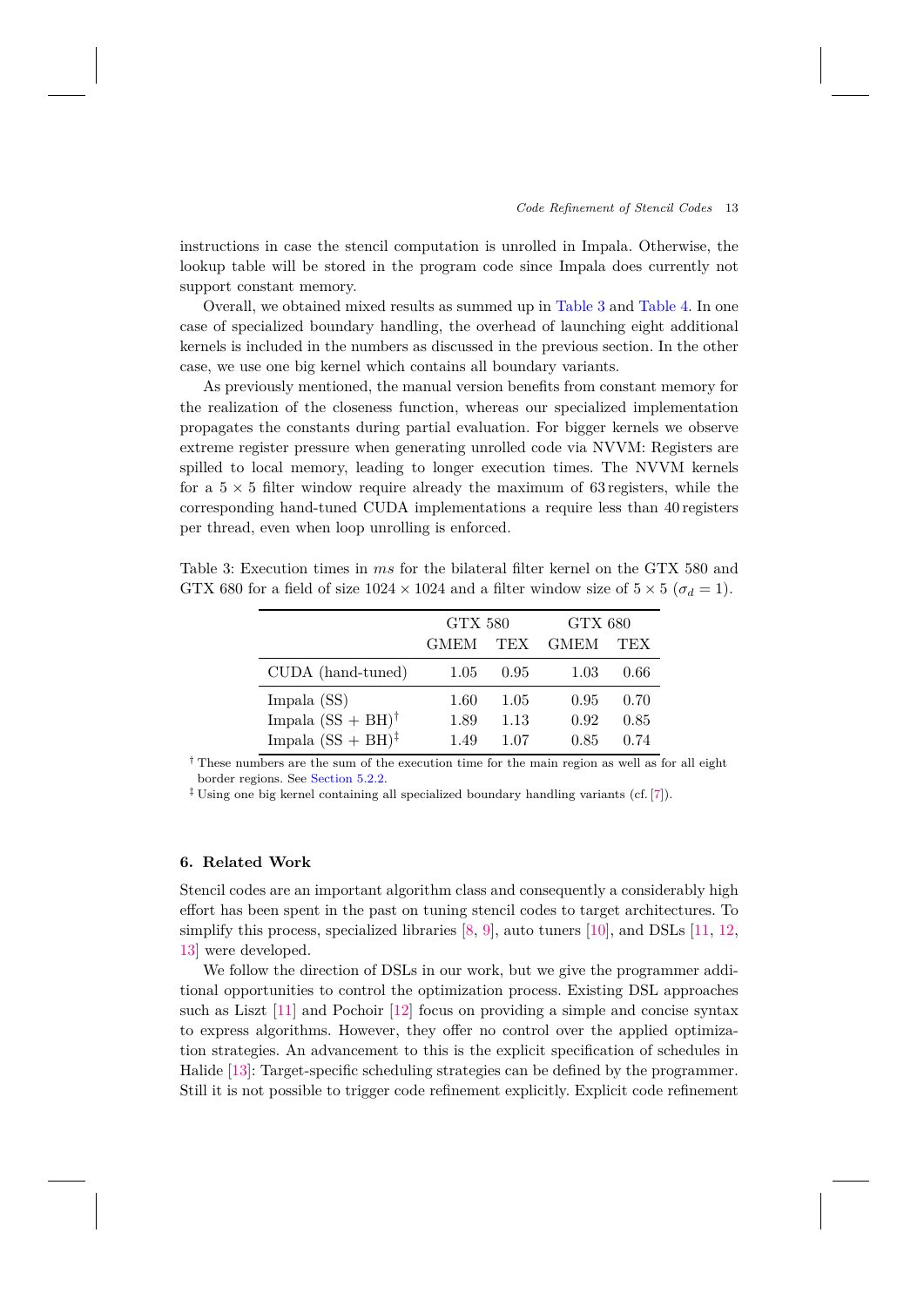|                               | GTX 580 |        | GTX 680     |            |
|-------------------------------|---------|--------|-------------|------------|
|                               | GMEM    | TEX    | <b>GMEM</b> | <b>TEX</b> |
| CUDA (hand-tuned)             | 4.15    | - 3.74 | 4.06        | 2.43       |
| Impala $(SS)$                 | 6.52    | 4.14   | 3.75        | 2.73       |
| Impala $(SS + BH)^{\dagger}$  | 6.51    | 4.21   | 3.80        | 2.83       |
| Impala $(SS + BH)^{\ddagger}$ | 5.33    | 4 20   | 3.10        | 2.77       |

<span id="page-13-0"></span>Table 4: Execution times in *ms* for the bilateral filter kernel on the GTX 580 and GTX 680 for a field of size  $2048 \times 2048$  and a filter window size of  $5 \times 5$  ( $\sigma_d = 1$ ).

† These numbers are the sum of the execution time for the main region as well as for all eight border regions. See [Section 5.2.2.](#page-11-1)

‡ Using one big kernel containing all specialized boundary handling variants (cf. [\[7\]](#page-14-6)).

can be achieved through staging like in Terra [\[14\]](#page-15-1) and in *Spiral in Scala* [\[15\]](#page-15-2). Terra is an extension to Lua. Program parts in Lua can be evaluated and used to build Terra code during the run of the Lua program. However, this technique makes use of two different languages and type safety of the constructed fragments can only be checked before executing the constructed Terra code. Spiral in Scala uses the concept of lightweight modular staging [\[16\]](#page-15-3) to annotate types in Scala. Computations which make use of these types, are automatically subject to code refinement. Transformations on these computations, however, are performed implicitly, and thus, the programmer has no further control over the applied transformations.

## **7. Conclusion**

In this article, we present a DSL for stencil codes through language embedding in Impala. Unique to our approach is our code refinement concept. By partially evaluating fragments of the input program it is possible to achieve platform-specific optimizations. Compared to traditional compilers, code refinement is triggered explicitly by the programmer through annotations. This allows to achieve traditional optimizations such as constant propagation and loop unrolling. Moreover, we outline how to use our concept for domain-specific mapping of stencil codes. As an application of domain-specific mapping, we show that we are able to generate specialized code variants by partial evaluation for different field regions.

Our research compiler is able to generate target code for execution on GPU accelerators as well as CPUs. The results show that GPU code we generate achieves competitive performance compared to manual implementations of different stencil codes. Our next steps include the enhancement of the integrated memory-mapping techniques in order to offer additional control over constant and shared memory.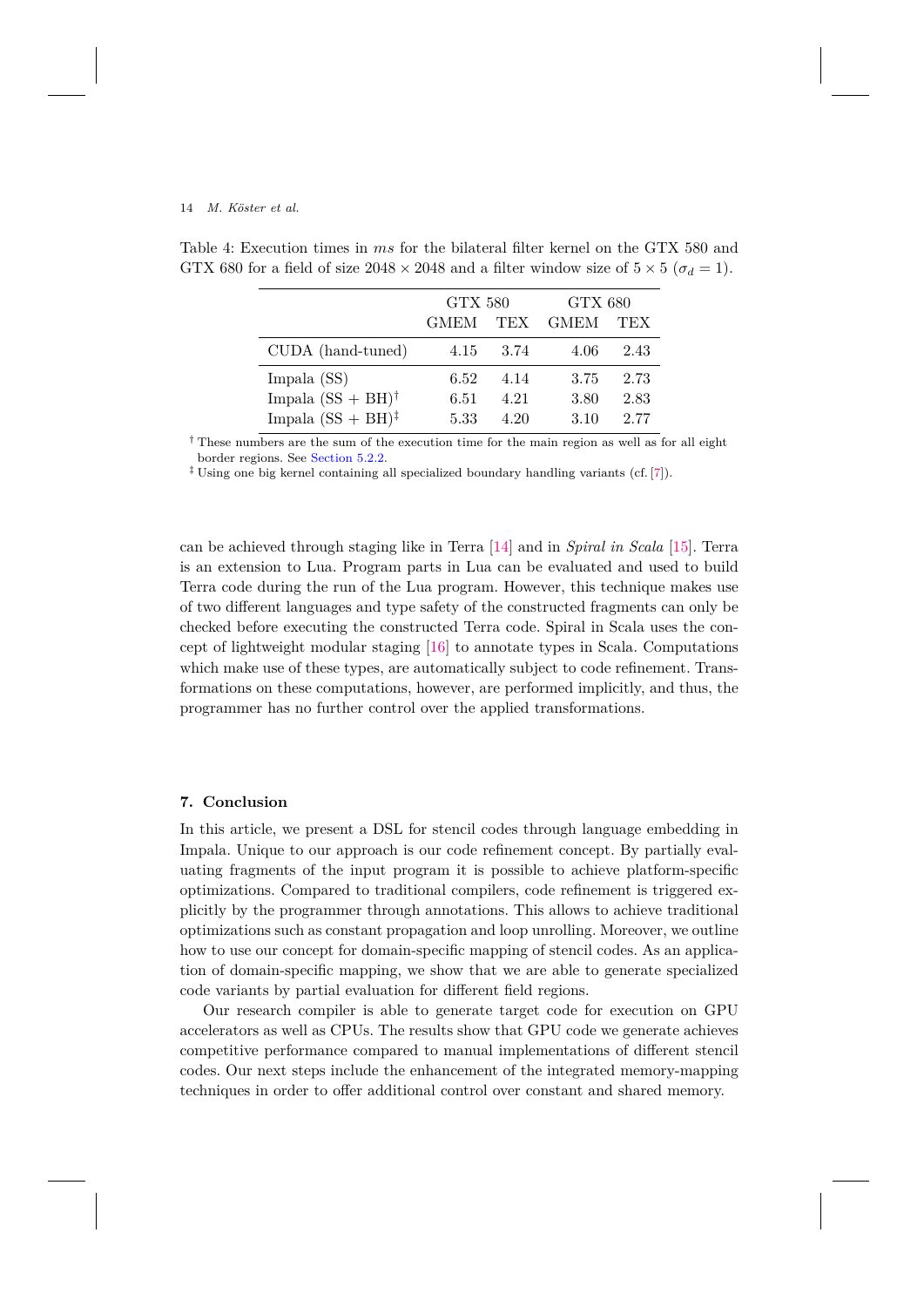# **Acknowledgments**

This work is partly supported by the Federal Ministry of Education and Research (BMBF), as part of the ECOUSS project as well as by the Intel Visual Computing Institute Saarbrücken.

### **References**

- <span id="page-14-0"></span>[1] Marcel Köster, Roland Leißa, Sebastian Hack, Richard Membarth, and Philipp Slusallek. Platform-Specific Optimization and Mapping of Stencil Codes through Refinement. In Armin Größlinger and Harald Köstler, editors, *Proceedings of the 1st International Workshop on High-Performance Stencil Computations*, pages 1–6, Vienna, Austria, January 2014.
- <span id="page-14-1"></span>[2] Yoshihiko Futamura. Partial evaluation of computation process, revisited. *Higher Order Symbol. Comput.*, 1999.
- <span id="page-14-2"></span>[3] Neil D. Jones. Mix ten years later. In *Proceedings of the 1995 ACM SIGPLAN Symposium on Partial Evaluation and Semantics-based Program Manipulation*. ACM, 1995.
- <span id="page-14-3"></span>[4] Carlo Tomasi and Roberto Manduchi. Bilateral Filtering for Gray and Color Images. In *Proceedings of the Sixth International Conference on Computer Vision (ICCV)*, pages 839–846. IEEE, January 1998.
- <span id="page-14-4"></span>[5] Chris Lattner and Vikram Adve. LLVM: A Compilation Framework for Lifelong Program Analysis & Transformation. In *Proceedings of the 2004 International Symposium on Code Generation and Optimization (CGO)*, pages 75–86. IEEE, March 2004.
- <span id="page-14-5"></span>[6] Ralf Karrenberg and Sebastian Hack. Whole-Function Vectorization. In *Proceedings of the 9th Annual IEEE/ACM International Symposium on Code Generation and Optimization (CGO)*, pages 141–150. IEEE, April 2011.
- <span id="page-14-6"></span>[7] Richard Membarth, Frank Hannig, Jürgen Teich, Mario Körner, and Wieland Eckert. Generating Device-specific GPU Code for Local Operators in Medical Imaging. In *Proceedings of the 26th IEEE International Parallel & Distributed Processing Symposium (IPDPS)*, pages 569–581. IEEE, May 2012.
- <span id="page-14-7"></span>[8] Allison Baker, Robert Falgout, Tzanio Kolev, and Ulrike Meier Yang. Scaling Hypre's Multigrid Solvers to 100,000 Cores. *High-Performance Scientific Computing*, pages 261–279, 2012.
- <span id="page-14-8"></span>[9] Peter Bastian, Markus Blatt, Andreas Dedner, Christian Engwer, Robert Klöfkorn, Mario Ohlberger, and Oliver Sander. A Generic Grid Interface for Parallel and Adaptive Scientific Computing. Part I: Abstract Framework. *Computing*, 82(2):103–119, July 2008.
- <span id="page-14-9"></span>[10] Matthias Christen, Olaf Schenk, and Helmar Burkhart. PATUS: A Code Generation and Autotuning Framework for Parallel Iterative Stencil Computations on Modern Microarchitectures. In *Proceedings of the 25th IEEE International Parallel & Distributed Processing Symposium (IPDPS)*, pages 676–687. IEEE, May 2011.
- <span id="page-14-10"></span>[11] Zachary DeVito, Niels Joubert, Francisco Palacios, Stephen Oakley, Montserrat Medina, Mike Barrientos, Erich Elsen, Frank Ham, Alex Aiken, Karthik Duraisamy, Eric Darve, Juan Alonso, and Pat Hanrahan. Liszt: A Domain Specific Language for Building Portable Mesh-based PDE Solvers. In *Proceedings of the 2011 International Conference for High Performance Computing, Networking, Storage and Analysis (SC)*, pages 9:1–9:12. ACM, November 2011.
- <span id="page-14-11"></span>[12] Yuan Tang, Rezaul Alam Chowdhury, Bradley C. Kuszmaul, Chi-Keung Luk, and Charles E. Leiserson. The Pochoir Stencil Compiler. In *Proceedings of the 23rd ACM Symposium on Parallelism in Algorithms and Architectures (SPAA)*, pages 117–128.